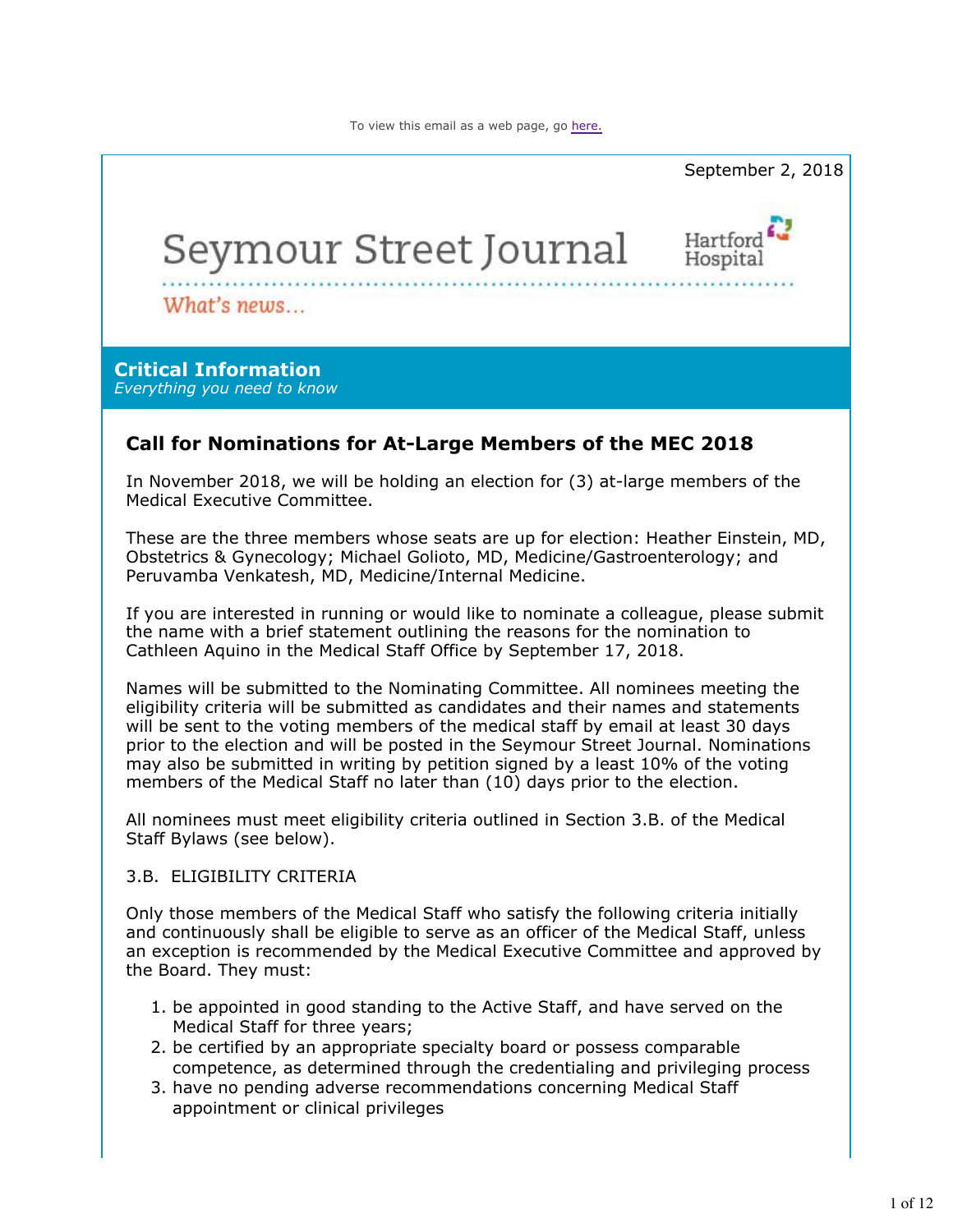- 4. not presently be serving as a Medical Staff officer, Board member, or department chief at any other hospital outside of Hartford HealthCare and shall not so serve during their terms of office
- 5. be willing to faithfully discharge the duties and responsibilities of the position;
- 6. have experience in a leadership position, or other involvement in performance improvement functions, for at least two years; and
- 7. have demonstrated an ability to work well with others.

All such individuals are encouraged to obtain education relating to Medical Staff leadership, credentialing, and/or professional practice evaluation functions prior to or during the term of the office.

The Medical Staff Office will be forwarding an email with a description of the required duties of the Medical Executive Committee. Please contact the Medical Staff Office for more information.

### **Join us at the Medical Staff "End of Summer Event"**

*September 21 from 6 to 9 p.m., New Britain Museum of American Art, 56 Lexington Street, New Britain*

Join your colleagues from the Hartford Hospital Medical Staff on Friday, September 21, for an amazing evening at the New Britain Museum of American Art.

You and your guest are invited to join the Officers and other members of the Hartford Hospital Medical Staff for this special evening as a unique opportunity for members of the Medical Staff to socialize and enjoy each other's company.

You will have exclusive admission to the gallery spaces including the works of Howard Pyle, Frederic Rodrigo Gruger, N. C. Wyeth and Norman Rockwell, to name a few.

The evening will feature appetizers, small plates bursting with bold flavors and sweet endings as well as wine, beer and other beverages brought to you by Riverhouse Catering.

The cost is \$50 per person. To reserve your space:

- by credit card, call Cathleen Aquino at 860.972.6167
- by check, drop off at 85 Jefferson Street, JB 114, or mail to Medical Staff Office, Hartford Hospital, 80 Seymour Street, PO Box 5037, Hartford, CT, 06102-5037.

Please respond by September 7.

### **Dr. Bruce F. Bower Memorial Luncheon**

Dr. Bruce F. Bower passed away peacefully at the age of 84 after a long battle with the Lewy Body variant of Alzheimer's disease in his home in Needham on July 6, 2018 surrounded by his loving family.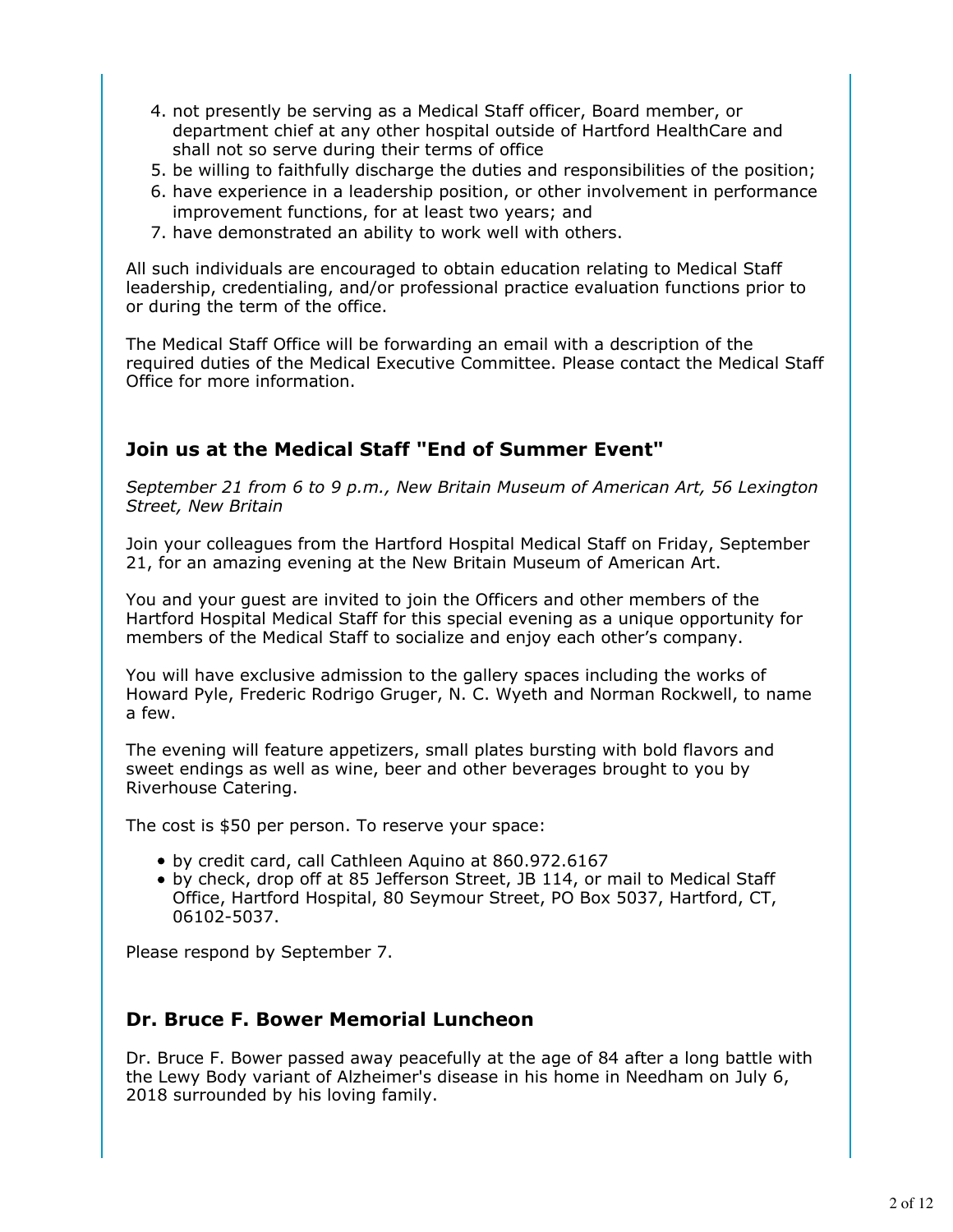A luncheon celebrating his life will be held at the Hartford Golf Club on Saturday, September 29, at 11 a.m. Dr. Bower's family will welcome anyone who knew him and wishes to pay their respects.

Dr. Bower graduated from Vanderbilt University in 1954 and received his medical degree from The Johns Hopkins School of Medicine in 1958. Following his internship and residency at Peter Bent Brigham Hospital in 1960, he did his post graduate work at the National Institute of Health in Kidney and Electrolyte Metabolism and then moved to San Francisco where he studied Clinical Endocrinology at the University of California. In 1965, he moved back to Boston where he completed a senior residency in Internal Medicine at Massachusetts General Hospital and began private practice in Endocrinology at Hartford Hospital.

He served as chief of the Diabetes & Endocrinology Division at Hartford Hospital from 1975 to 2002 and taught at the University of Connecticut School of Medicine from 1986 to 2004. He authored numerous articles for national medical journals and received awards for his medical expertise and patient care. He was awarded Distinction in Clinical Endocrinology from the American Association Clinical Endocrinology in 2004 and Distinguished Clinician from the American Diabetes Association in 2000. In addition to his vast clinical expertise, he was a loving husband and devoted father.

Back to Top

**Noteworthy and New** *Announcements, news and information*

#### **U.S. News & World Report Names Hartford Hospital Best in Metro Area**

Hartford Hospital has been ranked #1 in the Hartford metro area and among the best in Connecticut for 2018-19 by U.S. News & World Report.

The annual U.S. News Best Hospitals rankings, now in its 29th year, recognize hospitals that excel in treating the most challenging patients. This year, Hartford Hospital ranks in two specialties and four procedures.

Read the full story here.

### **Bimal Patel to Chair United Way 2018 Fundraising Efforts**

Hartford HealthCare Senior Vice President and Hartford HospitalPresident Bimal Patel has been named Chair of United Way of Central and Northeastern Connecticut's 2018 Community Campaign. In his new role as Chair, he will serve on United Way of Central and Northeastern Connecticut's Board of Directors.

Read the full story here.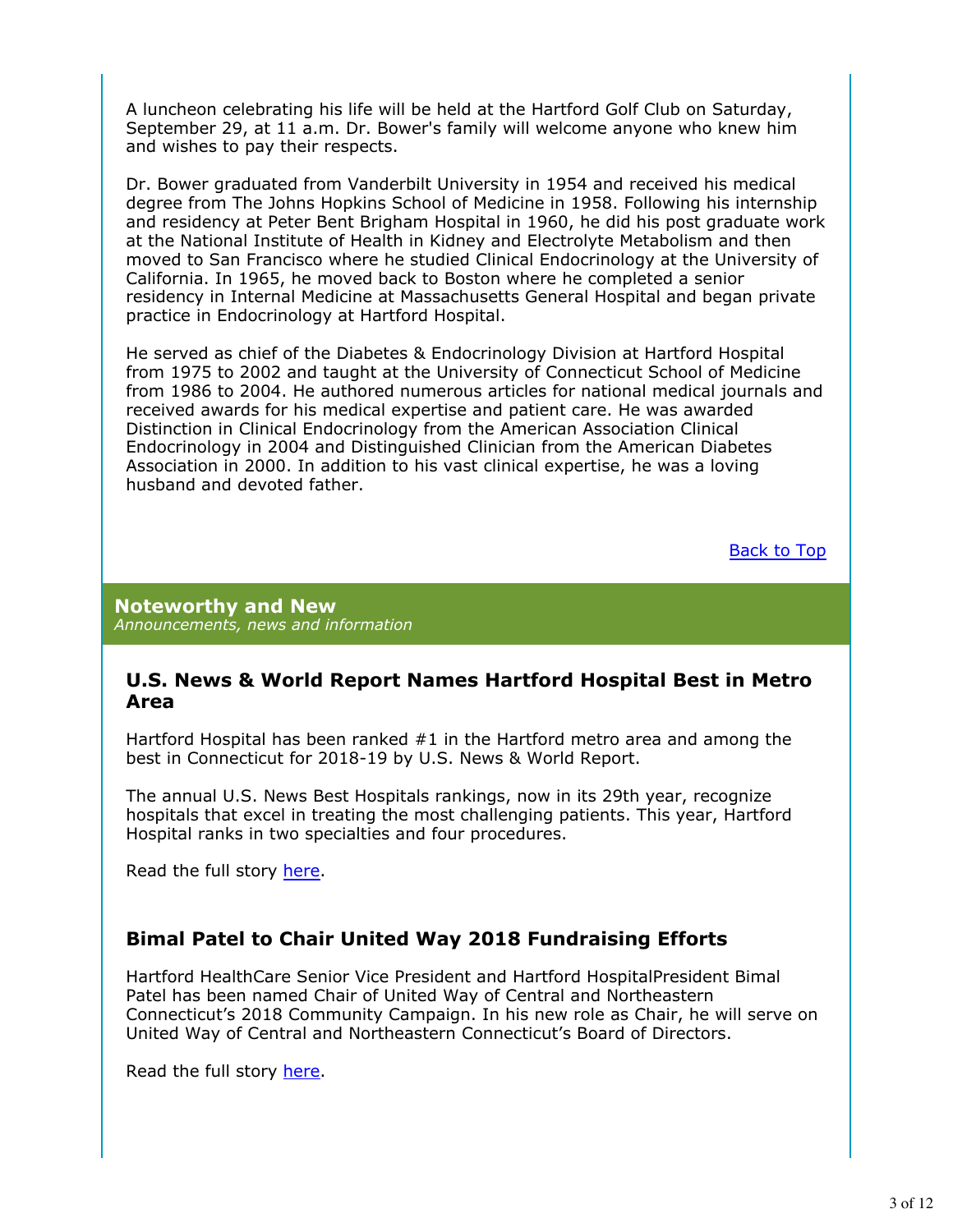# **Bariatric Surgery Center of Excellence**

#### **Hartford Hospital Approved for New Medication to Treat Brain Hemorrhages**

Hartford Hospital is the only hospital in the state to be approved for a new medication to treat brain hemorrhages or bleeding related to the use of certain blood thinners.

Dr. Mark Alberts, Physician in Chief of the Hartford HealthCare Ayer Neuroscience Institute and Chief of Neurology at Hartford Hospital explains the benefits of this new medication in a new video.

### **29th Annual Hartford Hospital Auxiliary Benefit Golf Tournament**

Join the Hartford Hospital Auxiliary for its 29<sup>th</sup> Annual Golf Tournament at the Tumble Brook Country Club in Bloomfield. The day includes a 10:30 a.m. shotgun start, lunch served on the course, then hors d'ouerves and cocktails, a silent auction, and dinner with awards and a raffle.

Proceeds from this year's tournament will benefit the renovation of Hartford Hospital's family lounges. These areas, adjacent to patient units, will provide our patients and families with an enhanced environment: a place to recharge, rest, meet, talk, read, charge their devices and check in with the world when they are away from home. Patients choose us for our clinical expertise but they remember us for the warmth, concern, and attention to detail we show to them and their families every day.

For more information, check out the tournament brochure here.

### **Save the Date: First Annual Hartford HealthCare Ayer Neuroscience Institute Symposium**

Join the Hartford HealthCare Ayer Neuroscience Institute for "Innovations and Advances in Neuroscience Conditions," focused topics for primary care providers. Sample lectures include treating headache, approaches to back pain, peripheral neuropathy, seizure vs syncope, and snoring and sleep apnea.

The symposium will be held Saturday, October 27, 2018, from 7:30 a.m. to 4 p.m. at the Connecticut Convention Center in Hartford.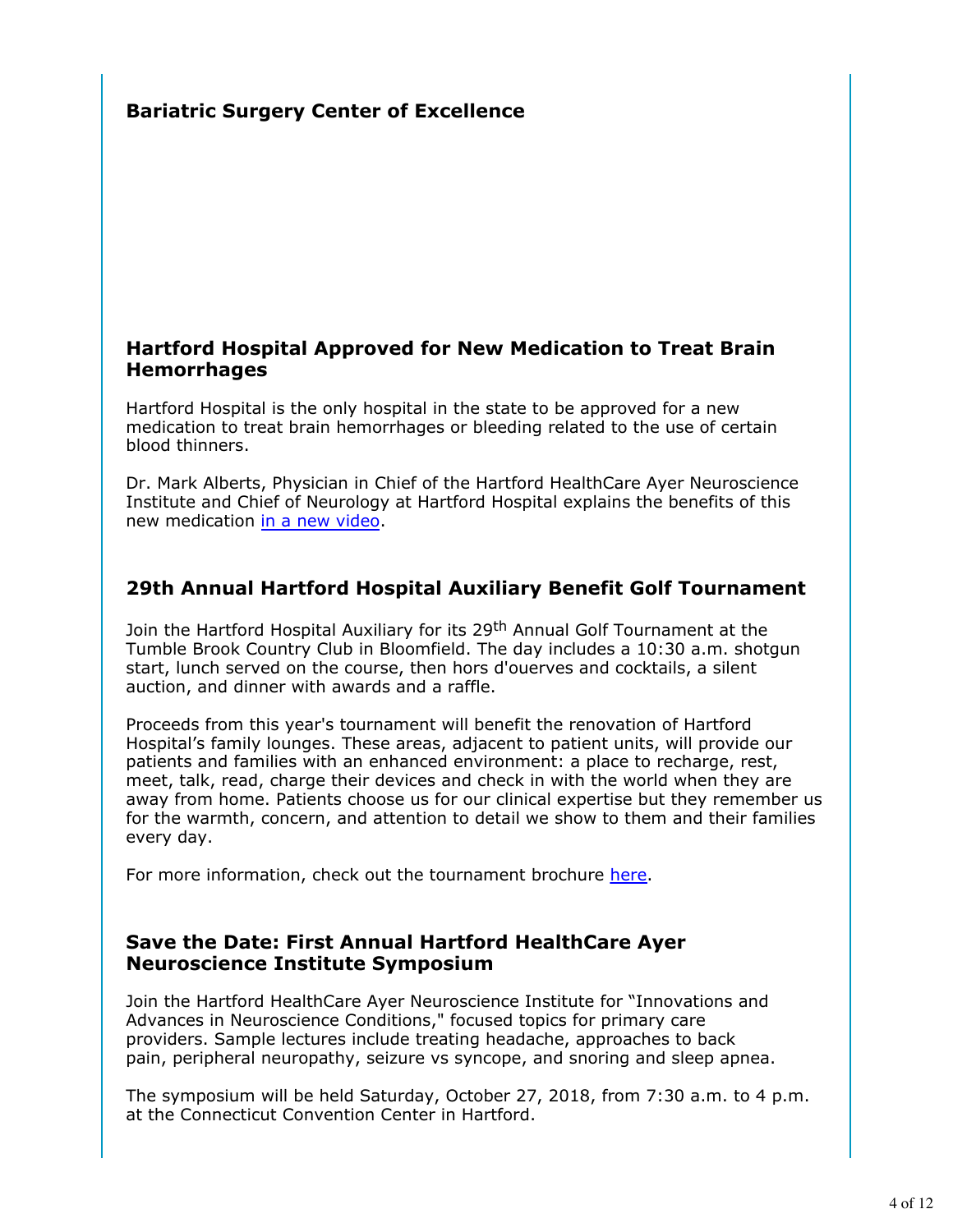Additional details can found at hartfordhealthcare.org/NeuroSymposium.

### **Ask the Experts: All You Need to Know About Liver Transplant**

This free educational program on October 2, 2018, from 6 to 8:30 p.m. in the Gilman Auditorium, is intended for anyone interested in learning about liver transplantation. Light bites and refreshments will be provided.

Featuring:

- "Reasons for Liver Transplantation" from Dr. Michael Einstein, Hartford Hospital
- "Transplant Evaluation and Surgery" from Dr. Caroline Rochon, Hartford Hospital Transplant Program
- "Transplant Aftercare" from Dr. Patricia Sheiner, Hartford Hospital Transplant Program

There is no fee to attend, but registration is required by September 30, 2018. Visit https://liverfoundation.org/event/ctate3/ or call 203.234.2022.

Back to Top

**Recognizing Excellence** *Awards, accolades and achievements*

### **In Brief**

**Dr. Lenworth Jacobs** is co-author of an article in the New England Journal of Medicine entitled "Active-Shooter Response at a Health Care Facility." It is a companion piece to the recent article on the attitudes of professionals and the public toward active shooters in the hospital setting. This NEJM article advocates for a simple and inexpensive template to protect the hospital in general and ICU, and the OR in particular, in the event of a shooting.

**Drs. Edmond Cronin** and **Steven Zweibel**, Cardiac Electrophysiologists in the Division of Cardiology, working with Dr. Ossama Elsaid, Cardiology Hospitalist, now at Baylor University Medical Center, Dallas; and Dr. David O'Sullivan, Research Administration, published a novel metric to describe the difficulty of laser transvenous lead extraction. The report was based on a series of 100 patients undergoing the procedure, with a procedural success rate of 99%, and just one complication (1%). The metric can be prospectively recorded and may contribute to future pre-procedural planning and risk assessment. The paper can be found here .

**Dr. Paul D. Thompso**n, Chief of Cardiology at Hartford Hospital and Physician Co-Director of the HHC Heart & Vascular Institute was a guest of the Jorge Franchella Foundation from August 13 through 18, 2018, in Buenos Aires, Argentina. Dr. Thompson lectured to the Argentinian Society of Cardiology on "The Role of Exercise Training in Modern Cardiology" and to the Hospital of Jose San Martin's 17<sup>th</sup>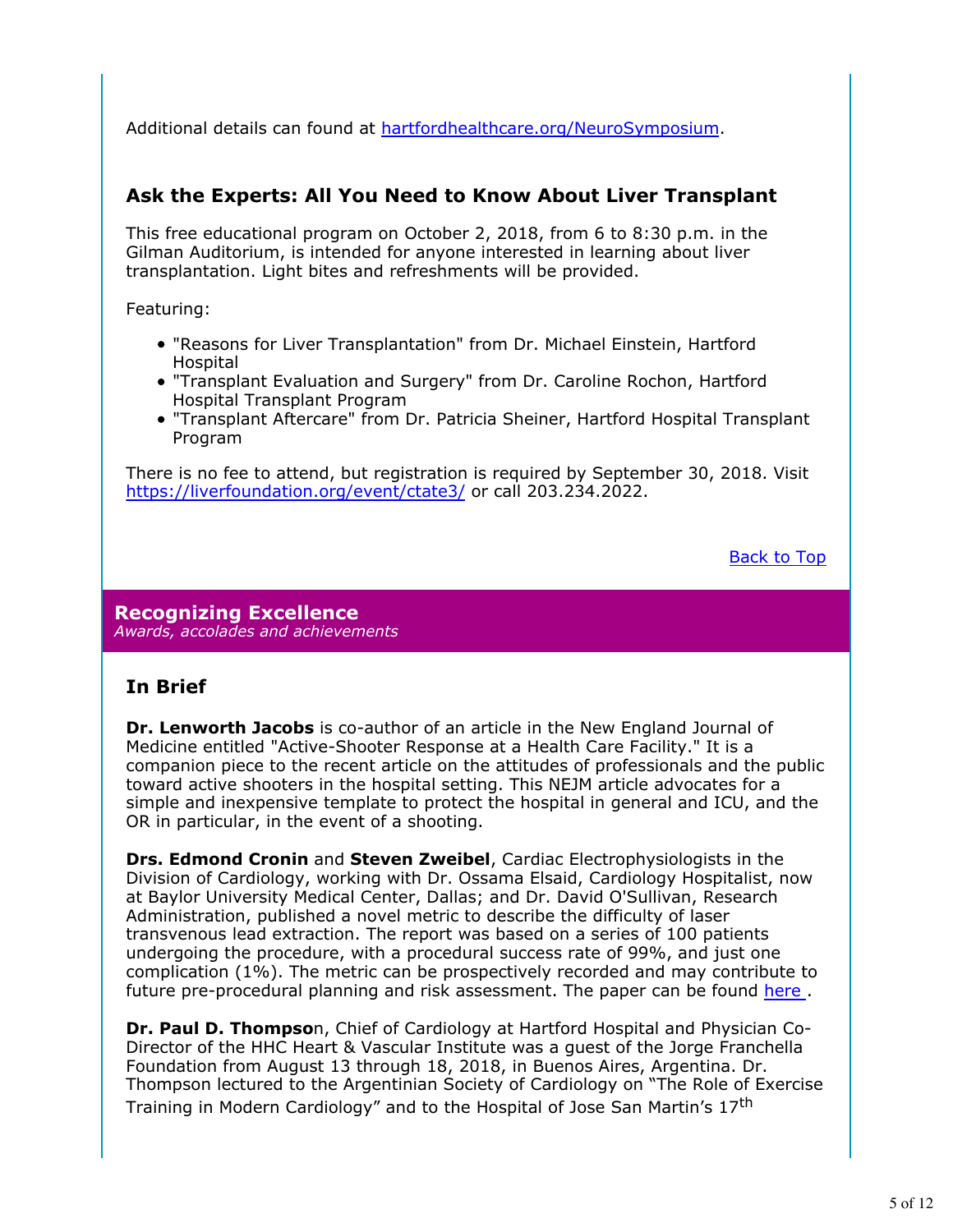International Congress of Internal Medicine on "Can Too Much Exercise Hurt the Heart."

# **Welcome New Providers to Hartford Hospital**

Please visit https://hartfordhospital.org/find-a-doctor for more information on these and other providers.

#### **Physicians**

Waseem Chaudhry, MD Cardiology Aga Khan De Castro, MD Emergency Medicine Katharine Devin-Holcombe, MD Emergency Medicine Steven Donlon, MD Anesthesiology Rawad Elias, MD **Hematology/Oncology** Rouzbeh Fateh, MD Neurology Mehak Gandhi, MD Hospital Medicine Edward Gifford, MD Vascular Surgery Lawrence Giove, MD Medical Oncology John Griffith, MD Urology Hannah Levy, PhD Psychology Sarah Lindsay, MD **Carroll** Obstetrics & Gynecology Carla Maffeo-Mitchell, MD Anesthesiology Matthew Mitchell, MD Anesthesiology Priya Narwal, MD Neurology Kichul Pak, MD Psychiatry Rohit Ramachandran, MD Hospital Medicine Saachi Tarr, MD Child/Adolescent Psychiatry

#### **Allied Health**

Ryan Davis, PA-C **Canadian Control** Crthopedics Michael Dawson, PA-C Neurosurgery Merva Dixon, APRN Internal Medicine Brianna Koshmerl, PA-C Thoracic Surgery

**Back to Top** 

#### **Coming Up** *Education and events*

**September 4 Ribbon-Cutting Ceremony for the new Hartford Hospital Inpatient**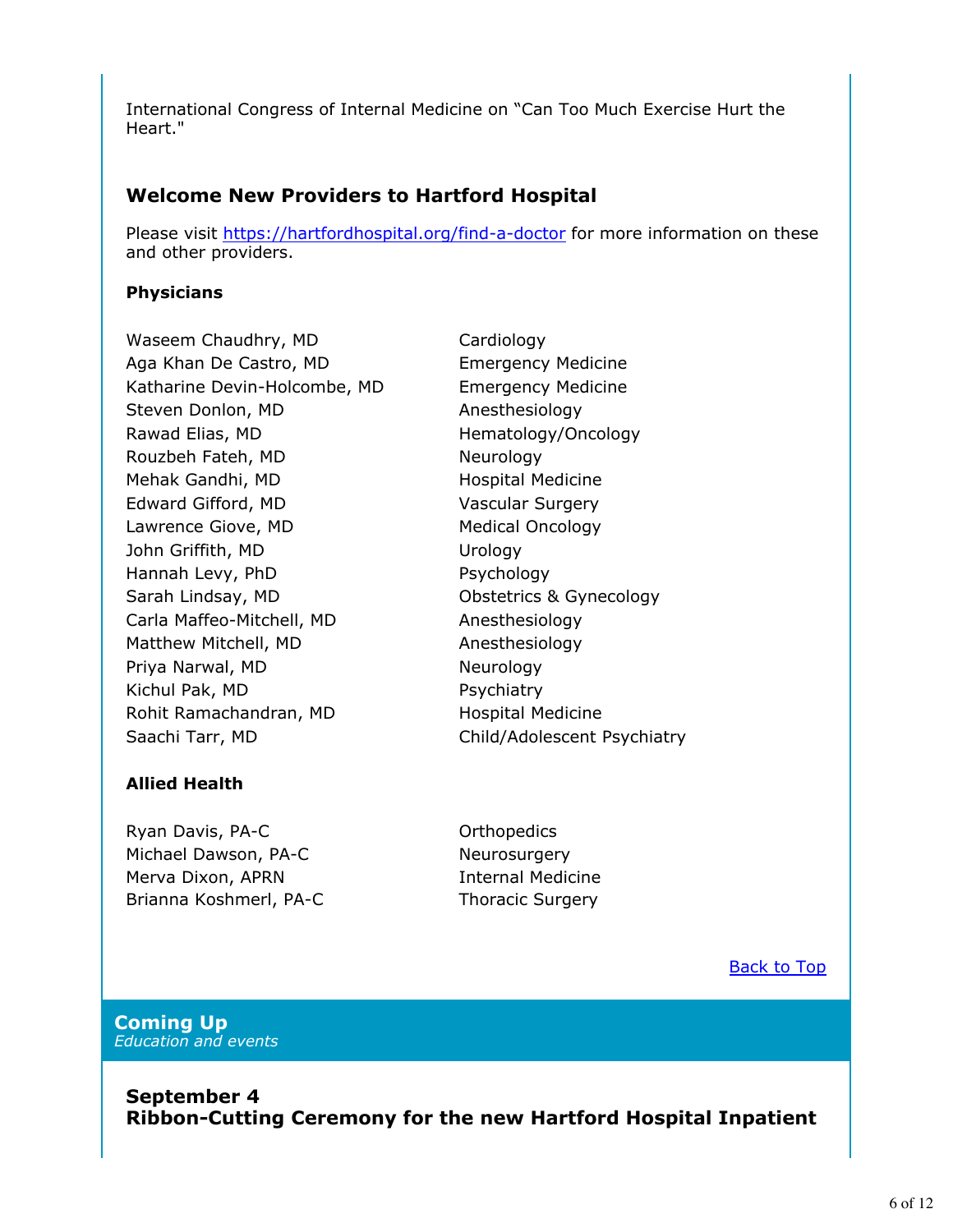# **Rehabilitation Unit**

Conklin Building, 6th Floor 5:30 to 7 p.m. (remarks will begin at 5:45 p.m.)

Join us for tours and refreshments as we unveil a brand new unit dedicated to providing specialized physical, occupational and speech therapy. This added service along our continuum will help patients return home faster and healthier to their most optimal quality of life following an illness or injury.

### **September 14 CT State Mandate: Medical Orders for Life Sustaining Treatment (MOLST)**

MMC Conf Rm 2-4 or VMR at meet.crmgr 12 noon to 1 p.m.

### **September 21 End of Summer Event**

New Britain Museum of American Art 6 to 9 p.m.

Join the Medical Staff Officers and your colleagues from the Hartford Hospital Medical Staff for a unique opportunity to socialize and enjoy each other's company. More details to follow!

# **September 23**

**A Review to Renew: Addressing the State Mandated CMEs for CT Medical License Renewal for Physicians and APRNs (Part Two)** Hospital of Central Connecticut, Lecture Rooms 1 and 2

7:30 a.m. to Noon

The next session of our CME series addressing the State of Connecticut required education for physician and APRN license renewal is Sunday, September 23, 2018, from 7:30 a.m. to noon, at HOCC. Providers must take these classes once every six years. Topics will include:

- Sexual Assault and the Forensic Examination
- Opioids and Pain Management
- PTSD and Substance Abuse in Veterans
- Depression and Suicide in Veterans

Space is limited and registration is required using the following steps:

- 1. Log in to your CME account here. (If you don't have an account, use the same link and click "Create Account")
- 2. Choose "View Upcoming Events"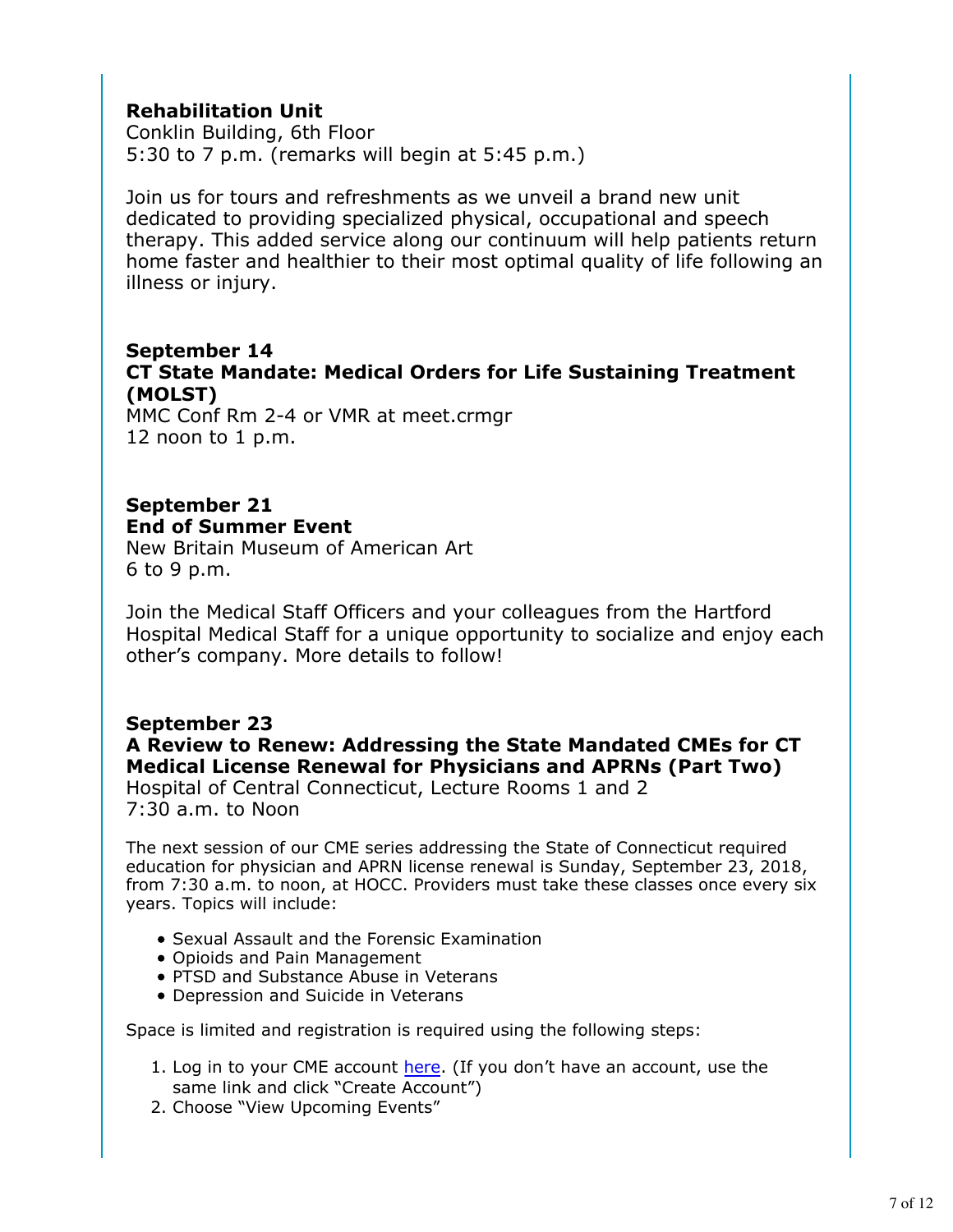3. Register and pay for each day separately. Fee per day is \$15 for HHC Privileged Providers and \$20 for non-HHC Privileged Providers

Please contact ContinuingEd@HHCHealth.org with any questions.

### **September 25 13th Annual Interdisciplinary Transplant Symposium**

Sheraton Hartford South, Rocky Hill 7:45 a.m. to 4 p.m.

Join Hartford Hospital experts as they present cutting edge information in the fields of kidney, liver and heart transplantation. Participants who attend this symposium will be able to apply updated therapies to the care of individuals with end stage organ disease.

Click here to learn more and register.

#### **September 26 Inaugural Advanced Practice Provider Leadership Series: "Is it a Calling or a Career? Blending Your Passions with Your Career Path"**

Heublein Hall 7:45 a.m. to 4 p.m.

Register here. Dinner and cocktails will be served. Please note, this is for advanced practice providers only.

# **October 3 34th Annual Cardiovascular Symposium**

Connecticut Convention Center, 100 Columbus Blvd., Hartford 7 a.m. to 3 p.m.

This one-day CME-accredited symposium allows cardiac health care professionals to learn recent advances in the management of cardiovascular disease patients from leading experts in the field. Attendees will leave able to:

- Describe anticoagulation indications & options for atrial fibrillation patients, including peri-procedural management
- Understand the effect of gravity and the upright posture on human cardiovascular physiology
- Reassess the relevance of rupture of a "vulnerable" plaque in the current era and explore the influences in secular trends in preventive interventions on human atherosclerosis
- Understand ischemic stroke classification and cryptogenic stroke
- Recite the differential diagnosis of an elevated highly sensitive troponin and recognize the difference between 'conventional' and highly sensitive troponin methods
- Assess the severity of ischemic mitral regurgitation and become familiar with various treatment modalities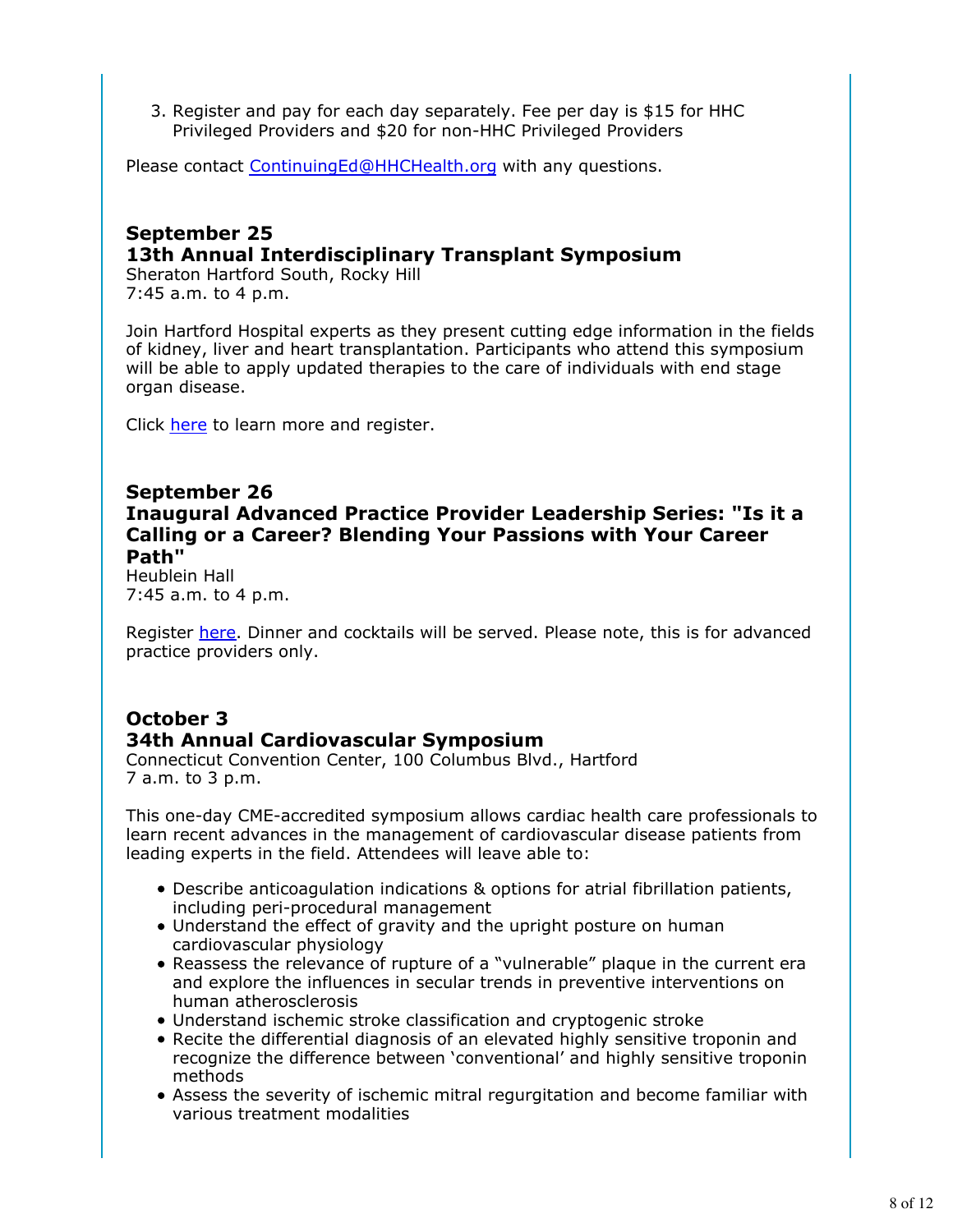• Identify which patients qualify for PCSK9 therapy and discuss how to manage patients with low HDL-C levels

Hartford HealthCare designates this live activity for a maximum of 5.25 AMA PRA Category 1 credit(s).™

Please visit www.hartfordcvsymposium.org for more information and to register.

## **October 11 and 12**

**1st Annual Shock Symposium – Meds vs. Machines Conference** Sheraton Hartford South Hotel, 100 Capital Boulevard, Rocky Hill Thursday from 6 to 8:15 p.m.; Friday from 7 a.m. to 5 p.m.

Jointly provided by the Heart & Vascular Institute of Hartford HealthCare, the Office of Continuing Education and the Hartford Hospital Division of Cardiology, the goal of this activity is to provide participants with the most current data on drug and device treatments for patients with acute cardiopulmonary shock.

'This live event is intended for physicians, advanced practitioners, nurses, perfusionists, respiratory therapists, hospitalists, residents and other medical professionals involved in the treatment of patients with acute shock.

To register online, visit www.hartfordhospital.org/events. To register by phone, call 855.442.4373.

The course fee is \$175 for physicians; 125 for APRNs, PAs and perfusionists; \$100 for RNs, RTs, non-UConn residents and other healthcare professionals. For Hartford HealthCare/UConn fellows, residents, interns and medical students, there are 25 complimentary "endorsed" spots. After the 25 complimentary "endorsed" spots are filled, the fee is \$25.

Questions may be directed to Carolyn Martindale at 860-305-2556 or Carolyn.martindale@hhchealth.org.

#### **October 13 Strengthen Your Practice: Caring for Patients in the Midst of the Opioid Crisis** Hartford Marriott Farmington

7:50 a.m. to 1 p.m.

Register here. Brunch will be provided.

# **Planning a CME Activity?**

- The CME department encourages program planners to begin the application process as far in advance of the CME activity as possible.
- Visit the HHC CME website to learn more about CME Offerings
- Click here to request an application today
- Contact continuinged@hhchealth.org to schedule a planning session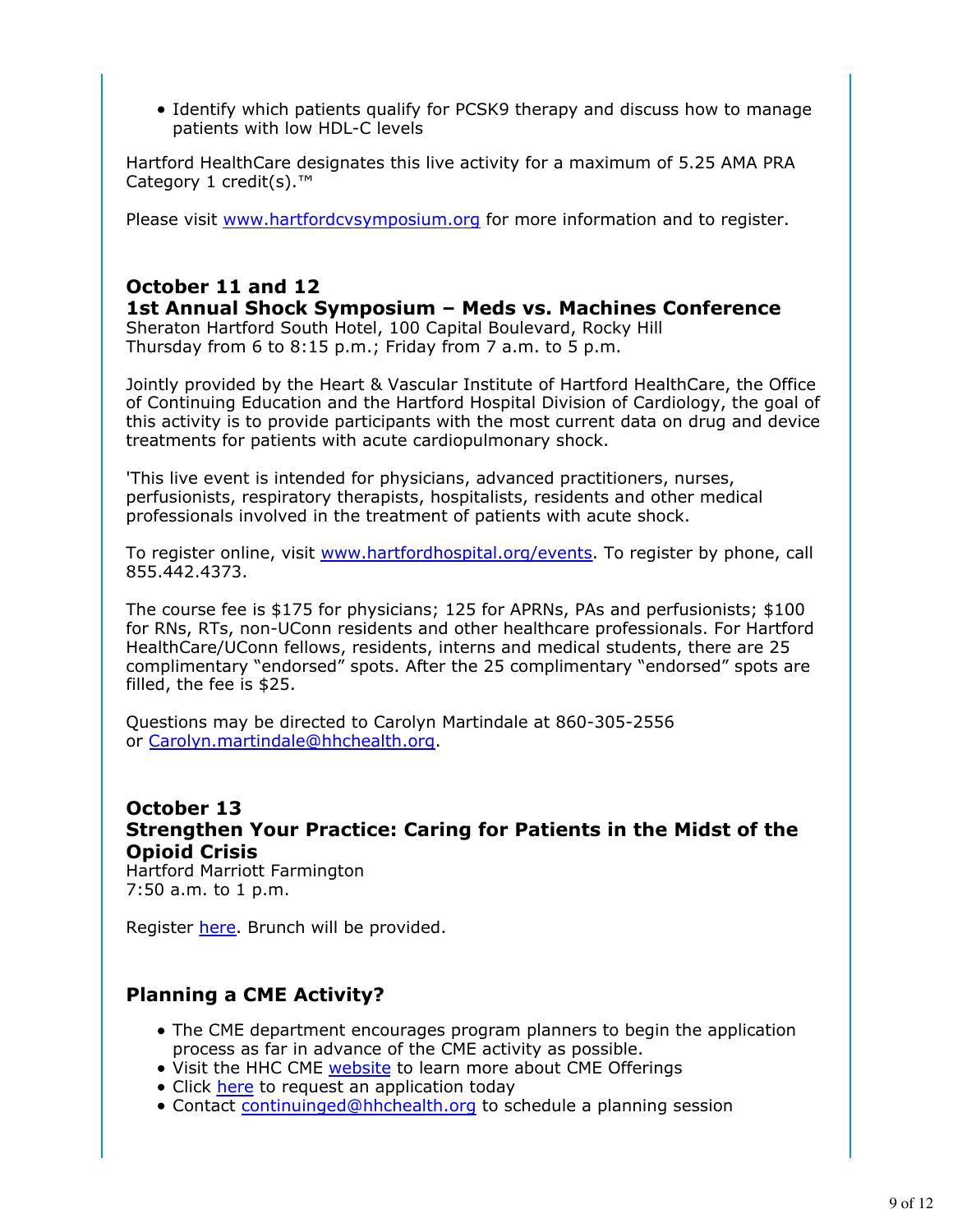**For Your Information** *Other things you ought to know*

### **Did You Know?**

If you are paged and asked to call a five digit extension from outside the hospital, the first number of the extension offers a guide to which phone number you should call:

| If you are paged to call: |           | 5.xxxx the full number is: | 860.545.xxxx |
|---------------------------|-----------|----------------------------|--------------|
|                           | $2.$ xxxx |                            | 860.972.xxxx |
|                           | 6.xxxx    |                            | 860.696.xxxx |

#### **New Inpatient Rehab Unit: Admission Criteria and How to Make a Referral**

Hartford Hospital will open the doors to its brand new 26-bed inpatient rehabilitation unit on Sept. 6. The intensive rehab offered on the unit will help patients who have suffered a severe illness or injury gain a greater level of independence and return to home with a better quality of life.

Patients must meet the following admission criteria:

- Require active and ongoing intervention of multiple therapy disciplines
- Require intensive rehab therapy program consisting of 3 hours of therapy per day at least 5 days per week
- Require close supervision by a rehabilitation physician
- Expected to actively participate in and benefit from the program
- Require an intensive and coordinated interdisciplinary team approach to the delivery of care

Appropriate patients:

- Stroke
- Brain injury/spinal cord injury
- Neurological/neuromuscular disorder
- Multiple trauma
- Amputation
- Complex joint replacement surgery
- Cardiac/Pulmonary
- Deconditioned patient

Call 860.972.0990 to make an admission. Appropriate patients will be reviewed by the case coordinator, therapy team, nurse liaison and physiatrist.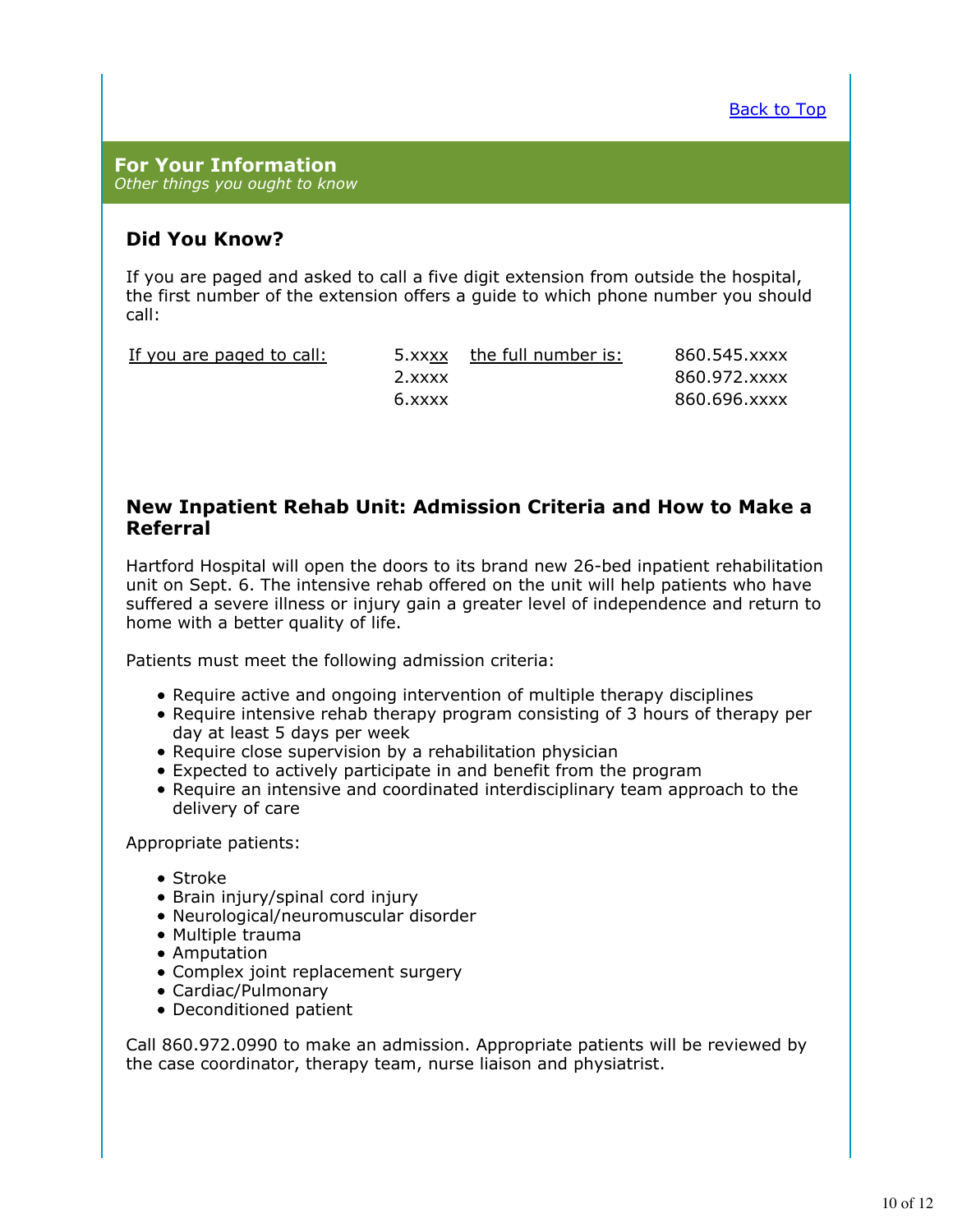# **Need IT or EPIC Help?**

Back to Top

**In the News** *Media coverage, headlines and trends*

### **Healthcare Trends**

Facebook, NYU collaborate on using AI to speed up MRIs

Facebook and the department of radiology at NYU School of Medicine in New York City have announced a new collaboration that will focus on using artificial intelligence (AI) to make MRI scans up to 10 times faster. The project, known as fastMRI, aims to expand access to MRI equipment by making imaging more convenient for pediatric patients and individuals who may be claustrophobic.

Complete care: Hospitals tackling social determinants set the course

Systems adopting...unconventional approaches to managing chronic disease are becoming less unusual as the concept of addressing social determinants of health sweeps the industry. Income, education, employment, food security, housing stability and violence are all targeted factors to help improve patient health. But addressing issues that can't be managed within the walls of hospitals and clinics has proven costly and so far has shown scattered results.

Could patient input improve hospital ratings' accuracy?

A long-standing argument against hospital rating sites like Hospital Compare and U.S. News & World Report is that healthcare is too complex to assign a single rating that accurately represents the overall quality of care at a hospital. One way to get at that issue could be allowing consumers to modify the information used by the sites to determine ratings, according to researchers at RAND Corp. in a New England Journal of Medicine perspective piece.

Back to Top

**Stay Connected**